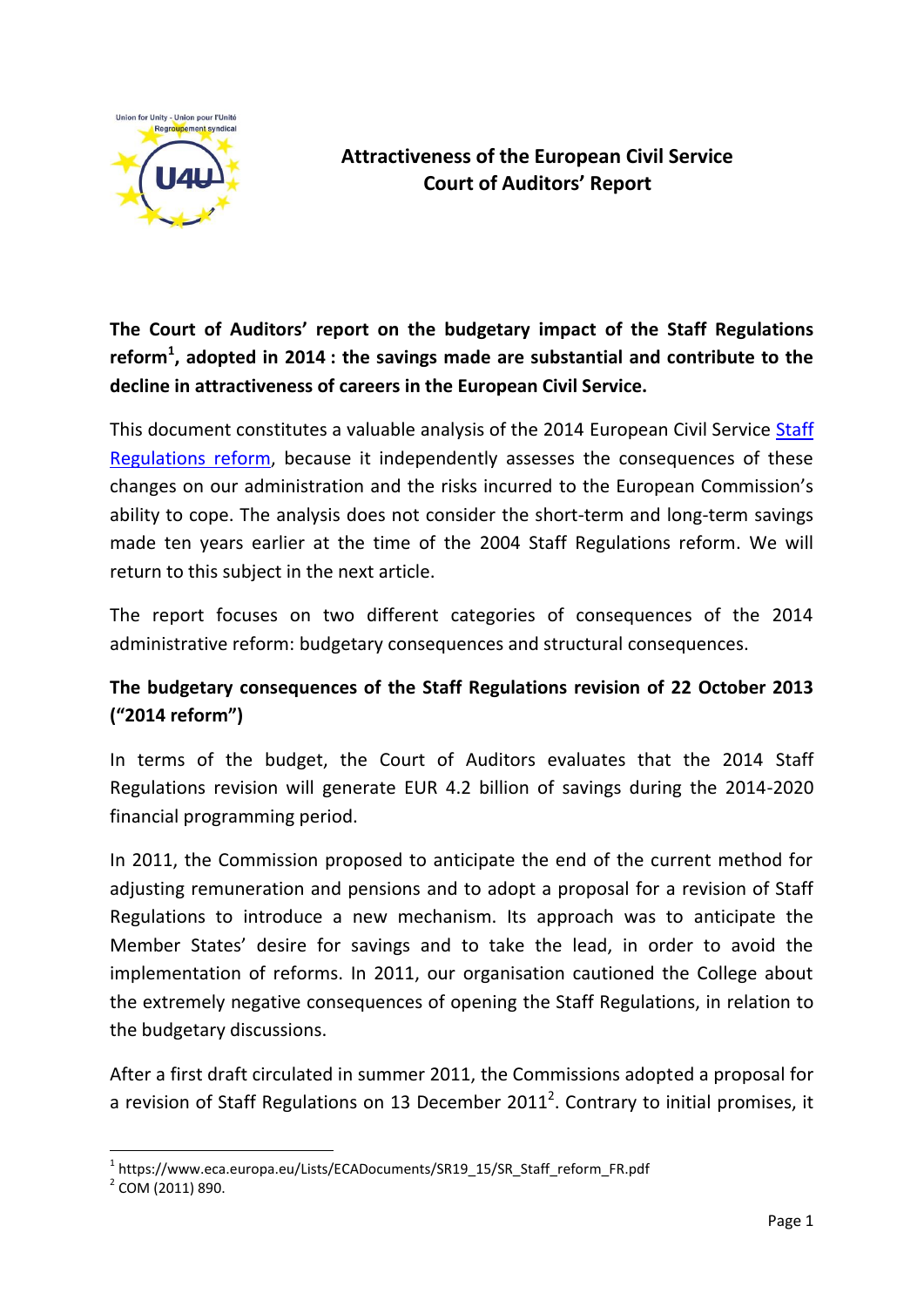already included provisions to increase the pension age and reduce possibilities for an early pension<sup>3</sup>, eliminating the roles of secretary civil servants and replacing them with group II contract agents<sup>4</sup>, blocking AST careers by returning to the continuous career system adopted in 2004. The financial statement, annexed to the 2011 Commission proposal<sup>5</sup>, anticipates EUR 1.3 billion in savings.

Following the failure of the European Council dedicated to the budget in November 2012, the framework of the 2014-2020 European Multiannual Financial Perspectives was finally adopted, at the 7-8 February 2013 European Council. The final compromise fixed savings on administrative expenditure for EU institutions at EUR 2.5 billion, which includes the consequences of the Commission's proposal for a revision of Staff Regulations, to which EUR 1.5 billion of additional savings were added.

In addition to the measures proposed by the Commission in its proposal in December 2011, it was planned to make additional savings with the following provisions: a wage freeze for EU staff for a period of two years and the reintroduction of a wage contribution of 6%, which is an increase on that which applied previously.

The regulation revising the Staff Regulations was finally adopted on 22 October 2013 (Regulation of the European Parliament and of the Council n°1023/2013<sup>6</sup>). It includes the following measures:

- Two-year freeze in salaries and pensions;
- 5% reduction of posts;
- Increase in working hours from 37.5 to 40 hours per week (to compensate for the 5% reduction of posts);
- Raising the retirement age (66 years)
- Decrease in the annual accrual rate of pension rights (1.8% per year) resulting from the legal pension age
- End of the early retirement system;
- Creation of a lower paid AST/SC (assistant-secretary) function group for secretaries and assistants;
- Limitation of access to AST (assistant) and AD<sup>7</sup> (administrator) end of career grades

**.** 

 $3$  They will be eliminated in 2013.

 $<sup>4</sup>$  The Commission waived this, under pressure from trade unions, in 2013.</sup>

<sup>&</sup>lt;sup>5</sup> COM (2011) 890, p. 58.

 $^7$  The reduction of AD careers was not put forward by the Commission in its proposal.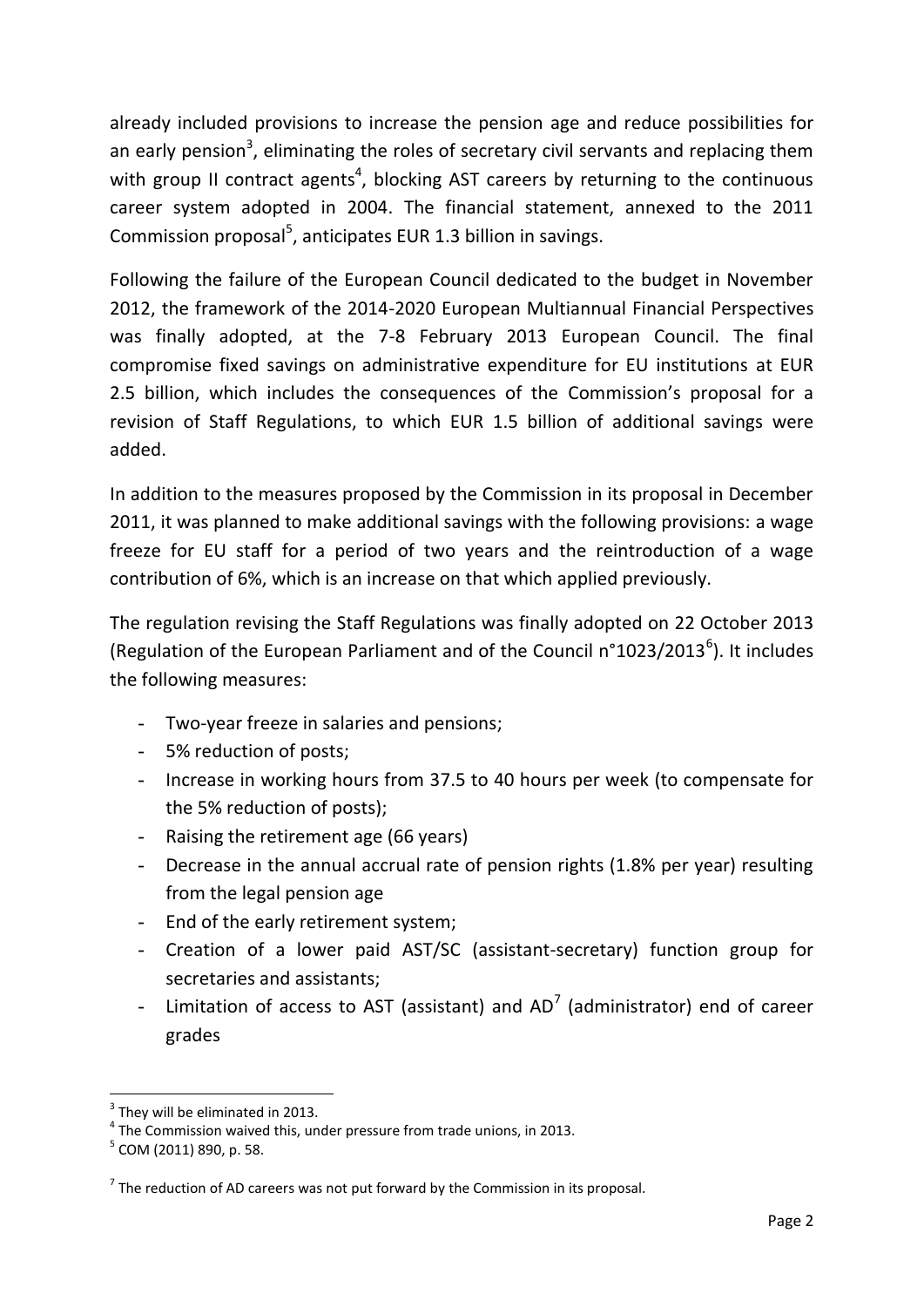- Changes to entitlement to annual leave and the living conditions' allowance in the EU delegations;
- Reduction of the annual travel allowance;
- Changes to the terms of recovery under the flexible schedule for AD/AST grades 9 and above;

These measures have led to a total of EUR 4.2 billion of savings in the period 2014- 2020 according to the Court of Auditors. It should be added that the almost complete standstill of salaries and pensions in 2011 and 2012 (0.8% over two years instead of 3.4% based on provisions in the Staff Regulations and Eurostat calculations) generated EUR 1.2 billion in additional savings. We can also consider that the loss of buying power, combined with the wage freeze between 2011 and 2014, cost all staff 12%<sup>8</sup> of buying power.

In total, the EU budget has therefore achieved EUR 5.4 billion in savings in the field of administration (heading 5 of the MFF $9$ ) if the EUR 1.2 billion from the 2011 and 2012 wage freeze and the savings generated from the review of Staff Regulations are included.

The savings calculated by the Commission on pensions payment (annual service), resulting in a review of the parameters of the scheme (legal pension age and annual accrual rate) in 2014, must also be added to these figures. Altogether, this adds up to EUR 19.2 billion between 2020 and 2064!  $^{10}$ 

Moreover, it should be noted that these losses for staff will never be recovered and that new long-term savings will be generated in this way.

All in all, the Commission's stated strategy has not really worked, and the Member States have therefore been able to continue their strategy of weakening the European administration, and thus also European institutions.

It is now a question of analysing the non-budgetary consequences of this revision of the Staff Regulations which has weakened our administration.

1

 $^8$  This is an average estimate. The most optimistic evaluates the loss at 10%, and the most pessimistic puts it at 15%.

 $9$  Section 7 of the Commission's proposal for a new MFF.

 $10$  Report of the Commission to the Council on the pension scheme for civil servants and other agents of the European Union, COM (2012) 37 final, Brussels, 7.2.2012, p. 4.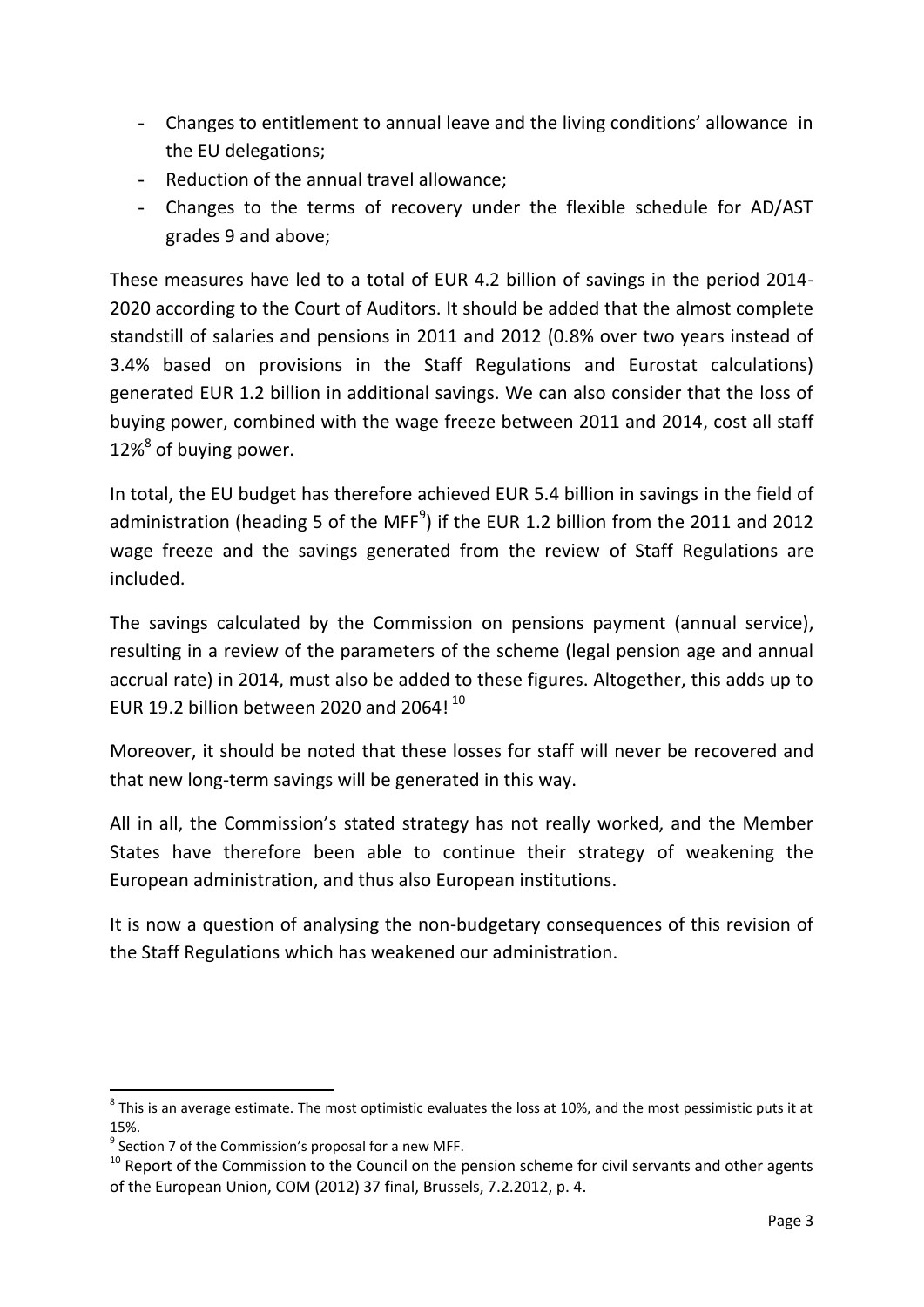## **Non-budgetary consequences for the European civil service**

First of all, the Court of Auditors is worried about the increasing average age of civil servants and agents employed in the Commission's services. Staff are being recruited later and later in life and the pension age is continually being pushed back (from 60 years before 2004 to 66 years in 2014), which raises questions on the legitimate expectations of civil servants and agents in this area. It should be noted that the average age of serving officials is forty-eight, and that this number is increasing by six months each year.

This situation is made worse by the fact that a 5% staff reduction has led to a sharp drop in the number of civil servants recruited from 2013-present, which has not enabled the necessary replenishment.

The Court of Auditors also underlines a consequence of this second administrative reform desired by the Member States: the ever-increasing contractualisation of the European Commission's administration. In actual fact, the reduction in the number of civil servants has been (partially) offset by an increase in the number of contract staff – in order to reduce the impact of the reduction in the workforce required by the Member States in 2013. As a result, job insecurity and discrimination have continued to increase. Fixed-term contracts have particularly affected the Brussels services of the Commission. Today, services are populated by just under 8000 contract staff. This breaking up of the system is, of course, detrimental to the continuity of services and the memory of our organisation. But it creates frustrations between colleagues who work in similar areas with a variety of statuses (agents, contract staff, temporary agents, pre-2004 officials, post-2004 officials) in the context of a linear use of human resources. This situation brings us to the third comment in the report of the Court of Auditors regarding the geographical imbalance.

The Member States' desire to sharply reduce the salaries and pensions of EU civil servants and the lack of strategy of the different Commissions has, since Santer's presidency, effectively led to a geographical imbalance which is noted in a European Commission report, and will be addressed in an analysis in the next issue of The Link. The disruption of the parallelism of the European civil service buying power compared to national civil services, with a four-year wage freeze, has been aggravated by the blockage of AD and AST careers, opened in 2004, and by the increase in weekly working hours. Ten EU15 nationalities have thus made a loss (D, FR, NL, AT, IE, S, DK, FI, AT, L) in relation to the rate defined by the Commission, whilst citizens of the majority of EU13 countries have benefitted. In this way, the Member States that are the most hostile towards the European administration have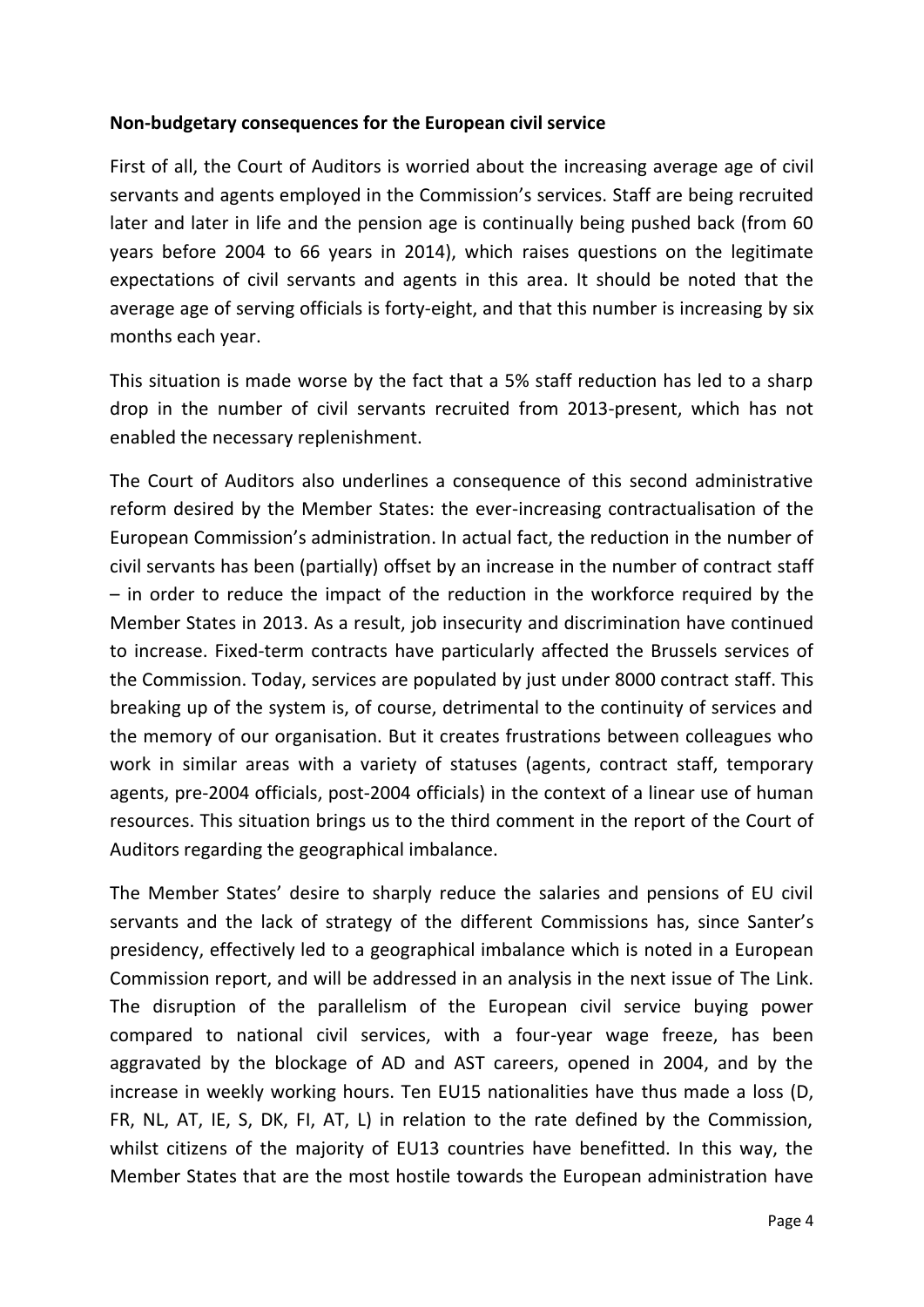been hoisted on their own petard. Is it sustainable in the medium and long term that the Commission's services are composed of only a limited number of Member States?

The Court of Auditors' document also notes a loss of attractiveness of European careers. Thus, the abovementioned geographical imbalances also exist for candidates and laureates of external competitions. This aspect leads to a wider debate on the attractiveness of European careers compared to international organisations, diplomats from the Member States and private-sector expatriates. The Commission's draft report on this subject<sup>11</sup> implicitly recognises the situation. However, it proposes language-specific competitions as a solution. Can we really pretend that languagespecific competitions will resolve the issue of attractiveness, after two reforms have dragged the entire system down?

Finally, the Court considers that the perception of this Commission as an organisation that cares about the well-being of its staff is becoming weaker and weaker. We already knew from staff surveys that, over the course of time, show an increasingly discontented workforce and a lack of response from the institution to staff difficulties, especially regarding the education of their children.

## **By way of conclusion**

Today, we can evaluate the negative effects of the two reforms on the Community administration. We will shortly come back to the first, which was adopted in 2004. The second was adopted for the sake of budgetary savings, under pressure from the Member States, on the proposal of a College that was unable to respond to the questioning of some of the concessions obtained by staff during negotiations on the previous reform.

Today, an independent community organisation, the Court of Auditors, is preparing a rather negative report on the 2014 administrative reform, not to mention the effects of 2004. In 2011, U4U called on the Commission not to propose a reform and, in any case, not to rush in order to propose its own budgetary cuts. Unfortunately, we were not listened to.

**In the context of the MFF, U4U is inviting the Commission and Commissioner Hahn to consider the experience of 2014. Any proposal for a review of Staff Regulations will result, as we already know, in a reduction of the current package for all categories of staff.**

**.** 

 $11$  This was not formally adopted by the College.